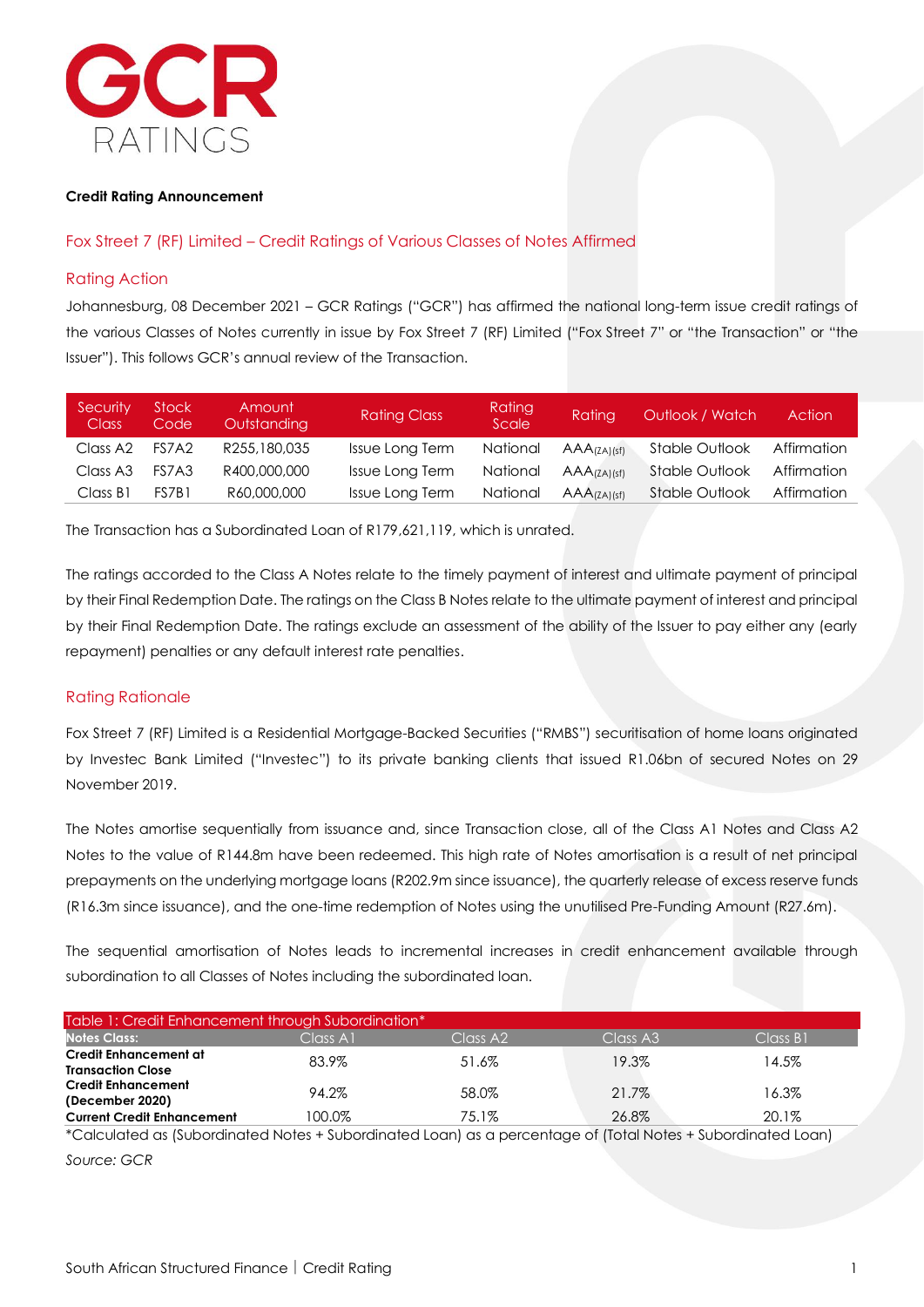Transaction performance is in line and better than expectations, with zero defaults having occurred since issuance and positive excess spread earned.

Prepayments over the period under review amounted to R339.6m or 32.68% of the portfolio balance as at 31 October 2020. These were moderated by the advances (consisting of redraws, re-advances, and further advances) that occurred, amounting to R198.7m (19.1% of the 31 October 2020 portfolio). GCR notes that the quality of the book and the lower interest rate environment may have contributed to the strong prepayment levels during the COVID-19 period. Prepayment and Redraw behaviour is expected to moderate in line with historical performance in an increasing interest rate environment.

For the current surveillance, GCR did not rerun its Cash Flow Model. GCR deemed this appropriate, seeing as: (1) The portfolio's primary characteristics have not changed significantly; (2) the portfolio performance is better than expected with zero defaults recorded to date; (3) the credit enhancement available to the Notes via subordination and overcollateralization has increased which supports the current ratings; and (4) the national long-term credit ratings assigned to the Notes are the highest achievable national scale ratings  $(AAA_{(z\alpha)(s\beta)})$ .

Rather than rerunning the model, the performance of the Transaction to date was assessed in order to validate the existing modelling assumptions. In this endeavour, the information gleaned by GCR's constant monitoring of the Transaction, including excess spread and defaulting asset levels, was reviewed. It is on this basis that the ratings of the rated Classes of Notes were affirmed.

### Analytical Contacts

| <b>Primary Analyst</b>   | Yehuda Markovitz        | <b>Structured Finance and Securitisation Analyst</b> |
|--------------------------|-------------------------|------------------------------------------------------|
| Johannesburg, ZA         | yehudam@GCRratings.com  | +27 11 784 1771                                      |
| <b>Secondary Analyst</b> | Kefilwe Thubisi         | Structured Finance and Securitisation Analyst        |
| Johannesburg, ZA         | kefilwet@gcrratings.com | +27 11 784 1771                                      |
| <b>Committee Chair</b>   | Yohan Assous            | Sector head: Structured Finance and Securitisation   |
| Johannesburg, ZA         | yohan@GCRratings.com    | +27 11 784 1771                                      |

## Related Criteria and Research

Criteria for Rating Structured Finance Transactions - September 2018 Criteria for Rating Financial institutions – May 2019 Criteria for the GCR Ratings Framework – May 2019 Criteria for Rating Residential Mortgage-Backed Securities ("RMBS") - November 2018 Ratings Scales, Symbols and Definitions – May 2019 Investec Bank Limited Rating Review – July 2021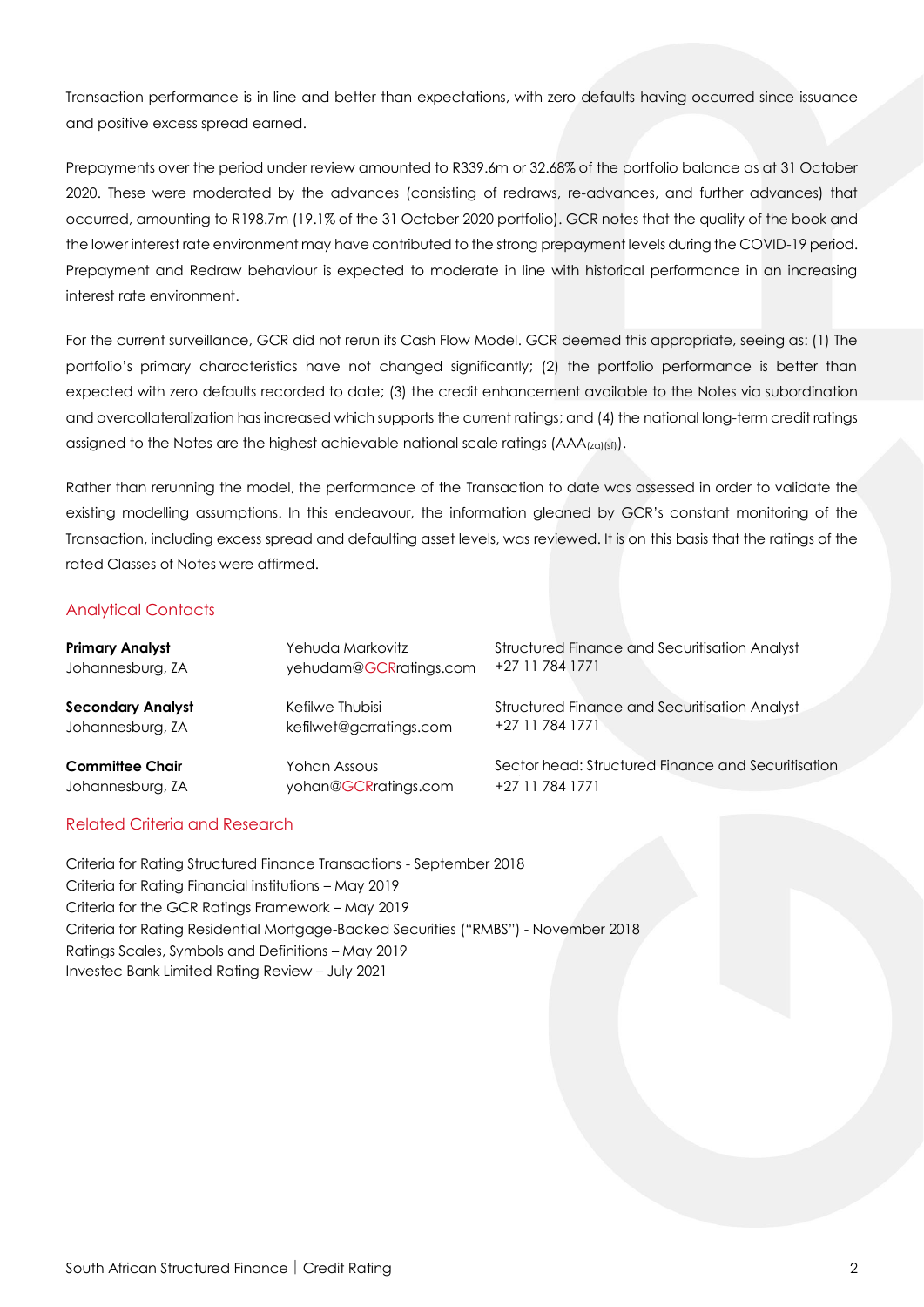# Rating History

| <b>Notes Class</b> | Review                 | <b>Rating Scale</b> | Rating                       | Outlook/Watch  | Date      |
|--------------------|------------------------|---------------------|------------------------------|----------------|-----------|
| Class A1(FS7A1)    | Initial                | National            | $AAA$ <sub>(ZA)</sub> (sf)   | Stable Outlook | Nov. 2019 |
|                    | Last (Paid in<br>Full) | National            | WD                           | n.a.           | June 2021 |
| Class A2 (FS7A2)   | Initial                | National            | $AAA$ <sub>(ZA)</sub> $(sf)$ | Stable Outlook | Nov. 2019 |
|                    | Last                   | National            | AAA(ZA)(sf)                  | Stable Outlook | Dec. 2020 |
| Class A3 (FS7A3)   | Initial                | National            | $AAA$ <sub>(ZA)</sub> (sf)   | Stable Outlook | Nov. 2019 |
|                    | Last                   | National            | $AAA$ ( $ZA$ ) (sf)          | Stable Outlook | Dec. 2020 |
| Class B1 (FS7B1)   | <b>Initial</b>         | National            | AAA(ZA)(sf)                  | Stable Outlook | Nov. 2019 |
|                    | Last                   | National            | $AAA$ <sub>(ZA)</sub> (sf)   | Stable Outlook | Dec. 2020 |
|                    |                        |                     |                              |                |           |

## GLOSSARY OF TERMS/ACRONYMS USED IN THIS DOCUMENT AS PER GCR'S GLOSSARY

| Advance                 | A lending term, to transfer funds from the creditor to the debtor.                                                                                                                                                                                                                                                                                                                                                                                                                                                                        |  |  |  |
|-------------------------|-------------------------------------------------------------------------------------------------------------------------------------------------------------------------------------------------------------------------------------------------------------------------------------------------------------------------------------------------------------------------------------------------------------------------------------------------------------------------------------------------------------------------------------------|--|--|--|
| Affirmation             | See GCR Rating Scales, Symbols and Definitions.                                                                                                                                                                                                                                                                                                                                                                                                                                                                                           |  |  |  |
| Amortisation            | From a liability perspective, the paying off of debt in a series of instalments over a period of time. From an asset<br>perspective, the spreading of capital expenses for intangible assets over a specific period of time (usually over the asset's<br>useful life).                                                                                                                                                                                                                                                                    |  |  |  |
| Arrears                 | An overdue debt, liability or obligation. An account is said to be "in arrears" if one or more payments have been missed in<br>transactions where regular payments are contractually required.                                                                                                                                                                                                                                                                                                                                            |  |  |  |
| Asset                   | A resource with economic value that a company owns or controls with the expectation that it will provide future benefit.                                                                                                                                                                                                                                                                                                                                                                                                                  |  |  |  |
| Assets                  | A resource with economic value that a company owns or controls with the expectation that it will provide future benefit.                                                                                                                                                                                                                                                                                                                                                                                                                  |  |  |  |
| <b>Borrower</b>         | The party indebted or the person making repayments for its borrowings.                                                                                                                                                                                                                                                                                                                                                                                                                                                                    |  |  |  |
| Capital                 | The sum of money that is invested to generate proceeds.                                                                                                                                                                                                                                                                                                                                                                                                                                                                                   |  |  |  |
| Cash Flow               | The inflow and outflow of cash and cash equivalents. Such flows arise from operating, investing and financing activities.                                                                                                                                                                                                                                                                                                                                                                                                                 |  |  |  |
| Cash                    | Funds that can be readily spent or used to meet current obligations.                                                                                                                                                                                                                                                                                                                                                                                                                                                                      |  |  |  |
| Credit<br>Enhancement   | Limited protection to a transaction against losses arising from the assets. The credit enhancement can be either internal or<br>external. Internal credit enhancement may include Subordination; over-collateralisation; excess spread; security package;<br>arrears reserve; reserve fund and hedging. External credit enhancement may include Guarantees; Letters of Credit and<br>hedging.                                                                                                                                             |  |  |  |
| Default                 | A default occurs when: 1.) The Borrower is unable to repay its debt obligations in full; 2.) A credit-loss event such as charge-<br>off, specific provision or distressed restructuring involving the forgiveness or postponement of obligations; 3.) The borrower is<br>past due more than X days on any debt obligations as defined in the transaction documents; 4.) The obligor has filed for<br>bankruptcy or similar protection from creditors.                                                                                     |  |  |  |
| Delinguency             | When a receivable is overdue and not paid on its payment due date.                                                                                                                                                                                                                                                                                                                                                                                                                                                                        |  |  |  |
| Derivative              | A financial instrument that offers a return based on the return of another underlying asset.                                                                                                                                                                                                                                                                                                                                                                                                                                              |  |  |  |
| Eligibility<br>Criteria | Limitations imposed on the type and quality of assets that can be sold by the Originator / Servicer into the Securitisation<br>vehicle which ensure the Transaction will track the performance of historical data analysed as closely as possible.                                                                                                                                                                                                                                                                                        |  |  |  |
| <b>Excess Spread</b>    | The net weighted average interest rate receivable on a pool of assets being greater than the weighted average interest<br>rate payable for the debt securities.                                                                                                                                                                                                                                                                                                                                                                           |  |  |  |
| Index                   | An assessment of the property value, with the value being compared to similar properties in the area.                                                                                                                                                                                                                                                                                                                                                                                                                                     |  |  |  |
| Instalment              | Payment made to honour obligations in regard to a credit agreement in the following credited order: 1.) Satisfy the due or<br>unpaid interest charges; 2.) Satisfy the due or unpaid fees or charges; and to reduce the amount of the principal debt.                                                                                                                                                                                                                                                                                     |  |  |  |
| Interest Rate           | The charge or the return on an asset or debt expressed as a percentage of the price or size of the asset or debt. It is usually<br>expressed on an annual basis.                                                                                                                                                                                                                                                                                                                                                                          |  |  |  |
| <b>Interest</b>         | Scheduled payments made to a creditor in return for the use of borrowed money. The size of the payments will be<br>determined by the interest rate, the amount borrowed or principal and the duration of the loan.                                                                                                                                                                                                                                                                                                                        |  |  |  |
| <b>Issuer</b>           | The party indebted or the person making repayments for its borrowings.                                                                                                                                                                                                                                                                                                                                                                                                                                                                    |  |  |  |
| Loan To Value           | Principal balance of a loan divided by the value of the property that it funds. LTVs can be computed as the loan balance<br>to most recent property market value, or relative to the original property market value.                                                                                                                                                                                                                                                                                                                      |  |  |  |
| Loan                    | A sum of money borrowed by a debtor that is expected to be paid back with interest to the creditor. A debt instrument<br>where immovable property is the collateral for the loan. A mortgage gives the lender a right to take possession of the<br>property if the borrower fails to repay the loan. Registration is a prerequisite for the existence of any mortgage loan. A<br>mortgage can be registered over either a corporeal or incorporeal property, even if it does not belong to the mortgagee.<br>Also called a Mortgage bond. |  |  |  |
| <b>Market</b>           | An assessment of the property value, with the value being compared to similar properties in the area.                                                                                                                                                                                                                                                                                                                                                                                                                                     |  |  |  |
| Payment Date            | The date on which the payment of a coupon or dividend is made.                                                                                                                                                                                                                                                                                                                                                                                                                                                                            |  |  |  |
| Portfolio               | A collection of investments held by an individual investor or financial institution. They may include stocks,<br>bonds, futures contracts, options, real estate investments or any item that the holder believes will retain its value.                                                                                                                                                                                                                                                                                                   |  |  |  |
| Prepayment              | Any unscheduled or early repayment of the principal of a mortgage/loan.                                                                                                                                                                                                                                                                                                                                                                                                                                                                   |  |  |  |
| Principal<br>Repayments | Scheduled payments and prepayments.                                                                                                                                                                                                                                                                                                                                                                                                                                                                                                       |  |  |  |
| Principal               | The total amount borrowed or lent, e.g., the face value of a bond, excluding interest.                                                                                                                                                                                                                                                                                                                                                                                                                                                    |  |  |  |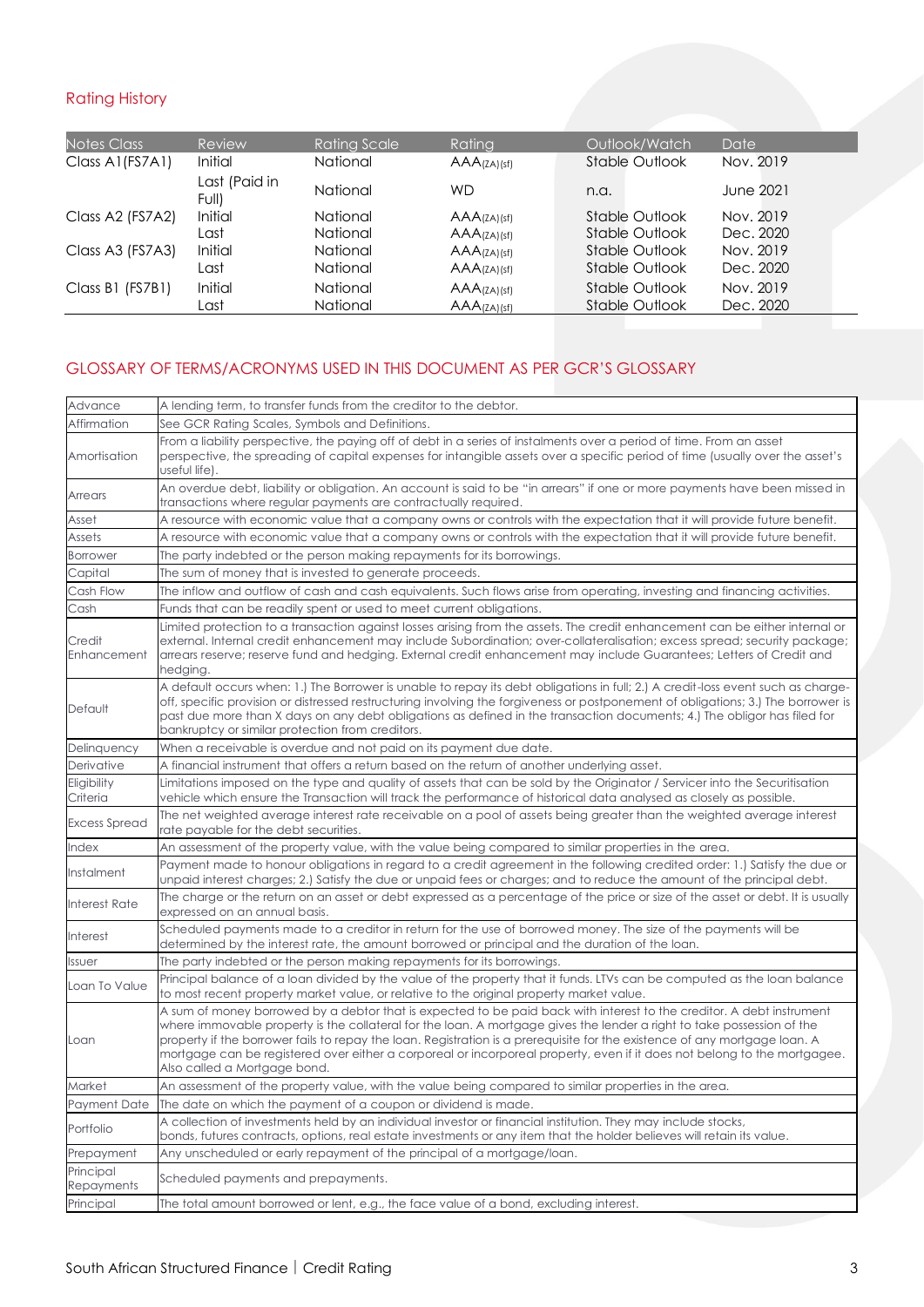| Private                       | An issuance of securities without market participation, however, with a select few investors. Placed on a private basis and<br>not in the open market.                                                                                                                |
|-------------------------------|-----------------------------------------------------------------------------------------------------------------------------------------------------------------------------------------------------------------------------------------------------------------------|
| Property                      | Movable or immovable asset.                                                                                                                                                                                                                                           |
| <b>Rating Outlook</b>         | See GCR Rating Scales, Symbols and Definitions.                                                                                                                                                                                                                       |
| Recovery                      | The action or process of regaining possession or control of something lost. To recoup losses,                                                                                                                                                                         |
| Redemption                    | The repurchase of a bond at maturity by the Issuer.                                                                                                                                                                                                                   |
| Repayment                     | Payment made to honour obligations in regard to a credit agreement in the following credited order: 3.) Satisfy the due or<br>unpaid interest charges; 4.) Satisfy the due or unpaid fees or charges; and 5.) To reduce the amount of the principal debt.             |
| <b>Risk</b>                   | The chance of future uncertainty (i.e., deviation from expected earnings or an expected outcome) that will have an<br>impact on objectives.                                                                                                                           |
| Securities                    | Various instruments used in the capital market to raise funds.                                                                                                                                                                                                        |
| Securitisation                | A process of repackaging portfolios of cash-flow producing financial instruments into securities for sale to third parties.                                                                                                                                           |
| Security                      | One of various instruments used in the capital market to raise funds.                                                                                                                                                                                                 |
| Senior                        | A security that has a higher repayment priority than junior securities.                                                                                                                                                                                               |
| Spread                        | The interest rate that is paid in addition to the reference rate for debt securities.                                                                                                                                                                                 |
| <b>Stock Code</b>             | A unique code allocated to a publicly listed security.                                                                                                                                                                                                                |
| <b>Stop Purchase</b><br>Event | An event caused by deteriorating performance of a transaction or environmental changes that would stop the purchasing<br>of new assets into the Transaction.                                                                                                          |
| Subordinated<br>Loan          | A loan typically given by the Issuer to the securitisation vehicle that is more junior than a junior tranche.                                                                                                                                                         |
| Subordination                 | The prioritising of the payment of interest and principal payments to tranches (senior, junior etc. Senior tranches are paid<br>before junior tranches.                                                                                                               |
| <b>Timely Payment</b>         | The principal debt, interest, fees and expenses being repaid promptly in accordance with the contractual obligation.                                                                                                                                                  |
| Transaction                   | A transaction that enables an Issuer to issue debt securities in the capital markets. A debt issuance programme that allows<br>an Issuer the continued and flexible issuance of several types of securities in accordance with the programme terms and<br>conditions. |
| <b>Trigger Event</b>          | An event caused by transactional performance or environmental changes that would impact a transaction.                                                                                                                                                                |
| Ultimate<br>Payment           | A measure of the principal debt, interest, fees and expenses being repaid over a period of time determined by recoveries.                                                                                                                                             |
| Valuation                     | An assessment of the property value, with the value being compared to similar properties in the area.                                                                                                                                                                 |

For a detailed glossary of terms utilised in this announcement please click [here.](https://globalratings.net/understanding-ratings/glossary)